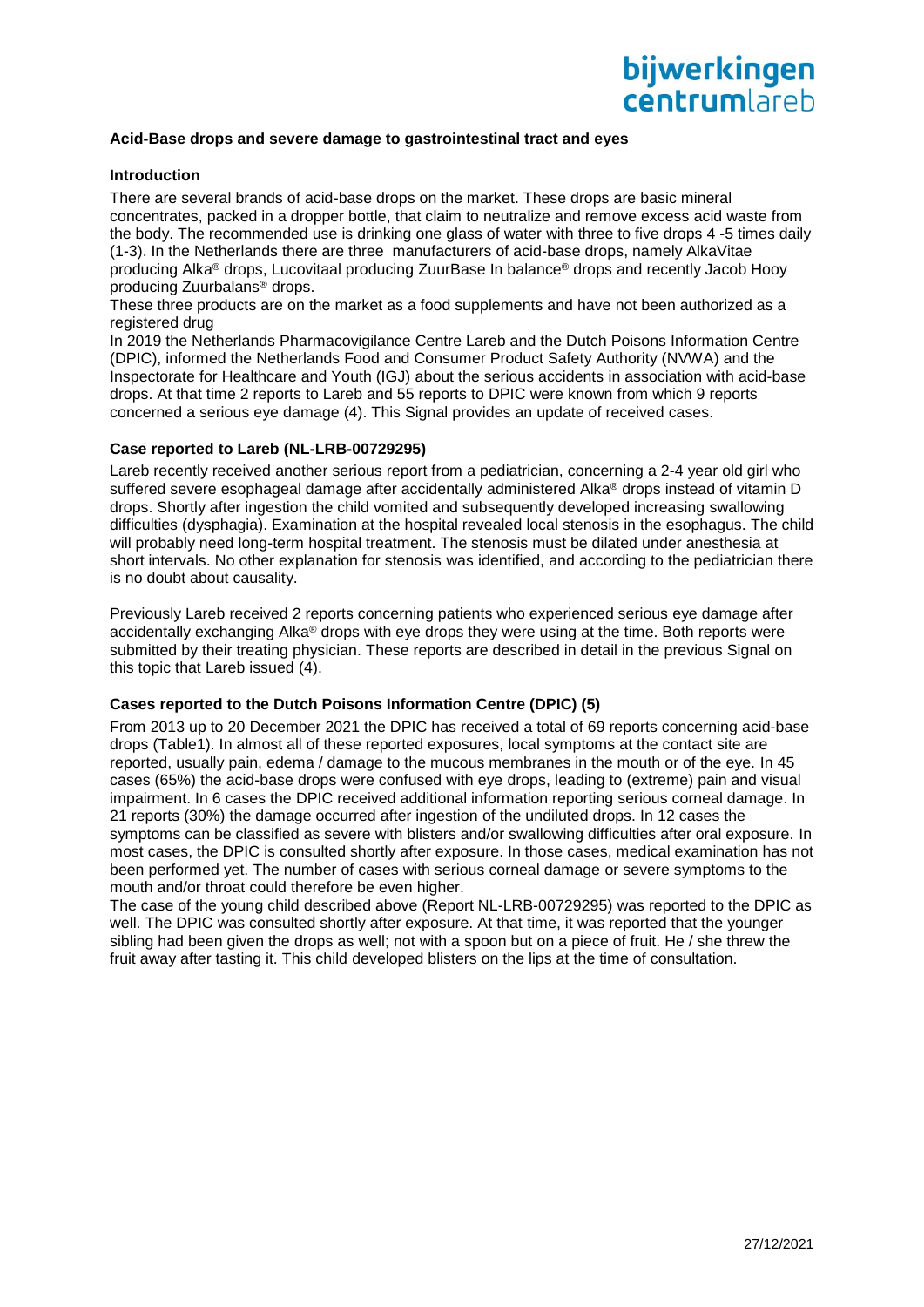

Table1 – Exposures to acid-base drops reported to the Dutch Poisons Information Centre

### **Product information (6)**

Besides zinc, acid / base drops contain high concentrations of sodium hydroxide and potassium hydroxide. The undiluted drops have a pH of around 14 and are very corrosive.

# Composition of Alka® drops per 100 mL (1)

Zinc (zinc gluconate) 1.5 mg 15%; acidity regulators (potassium hydroxide, sodium hydroxide (percentages not given), water.

The product information describes the following: "*What you need to know before use (7); Do not drop Alka® Drops undiluted into eyes, mouth or skin. In case of contact (in particular the eyes), rinse well with water. Any wounds or irritations that have arisen will recover automatically."*

#### **Discussion and conclusion**

Acid-base drops are not an evidence-based treatment and can only be used safely if the instructions for use are followed. It is necessary that the information is provided to the consumer through the label and the information available on the website to ensure that accidents can be avoided. Already in 2018 drugstores issued a warning based on DPIC cases. Druggists were made aware of the importance of giving good sales information (8). Lareb informed the NVWA in 2019 about a serious damage after administration of Alka® drops into the eye. The NVWA took action towards the manufacturer AlkaVitae® to ensure that the manufacturer indicates even more clearly how the product should be used (9). After the request of the NVWA, the packaging of the drops has not changed.

The recent report to Lareb and ongoing reporting to the DPIC underline this action is not sufficient to prevent severe chemical damage (wounds) to users. There are different types of products on the market packed in dropper bottles. The risk of this variation in products in dropper bottles is that people mistake and misapply these product Users with impaired vision (elderly, visually handicapped) seem to be especially at risk, because the bottles of the different products look very much alike.

Despite the mounting evidence of harm, these products are still freely available and the packaging does not have child-resistant caps or bright colors to minimize the risk of mistakes.

Consumers are still in serious danger. Based on the evidence from the received reports the strong alkali are still accidentally used undiluted, resulting in chemical damage. The statement on the website of AlkaVitae® that "*any wounds or irritations that have arisen will recover automatically*" is not true. Ocular contact can lead to severe and permanent corneal damage and undiluted drops in the mouth can lead to severe burns and dangerous swallowing difficulties, as the cases reported to LAREB and the DPIC have shown. Acid / base drops contain high concentrations of sodium hydroxide and potassium hydroxide. The undiluted drops have a pH of around 14 and are very corrosive to all tissues. Therefore, it is necessary to find out which additional options and measures remain to protect consumers against these serious consequences.

bijwerkingen centrumlareh